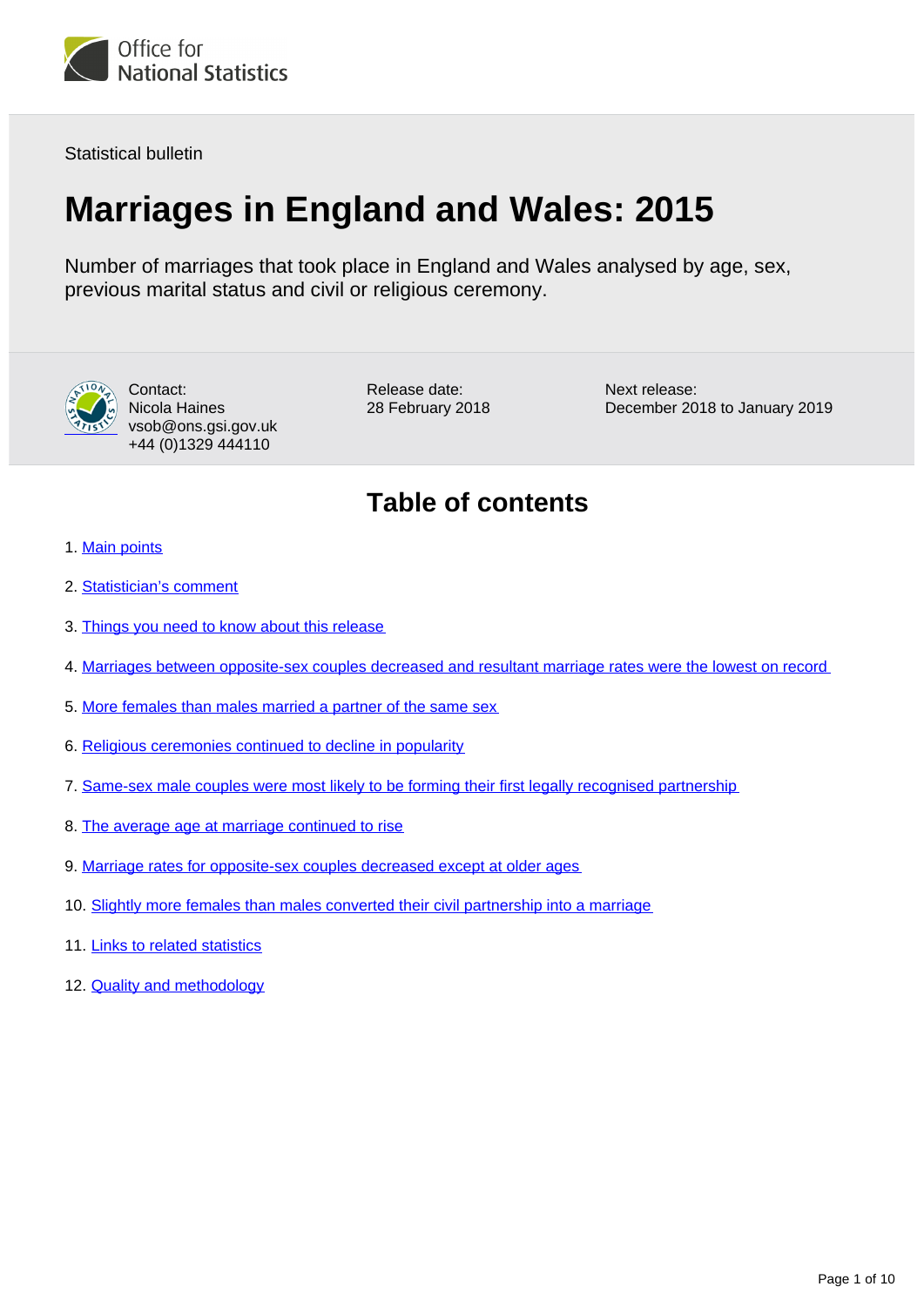### <span id="page-1-0"></span>**1 . Main points**

- There were 239,020 marriages between opposite-sex couples in 2015, a decrease of 3.4% from 2014 when there 247,372 marriages, and 0.8% lower than in 2013.
- Marriage rates for opposite-sex couples in 2015 were the lowest on record, with 21.7 marriages per thousand unmarried men and 19.8 marriages per thousand unmarried women.
- Compared with 2005, marriage rates for opposite-sex couples marrying in 2015 were lower at all ages, except for men aged 65 and over and women aged 55 and over where marriage rates increased.
- In 2015 there were 6,493 marriages between same-sex couples, 56% were between female couples; a further 9,156 same-sex couples converted their civil partnership into a marriage.
- In 2015, civil ceremonies among opposite-sex couples decreased by 1.6%, while religious ceremonies decreased by 8.0% compared with 2014.
- Same-sex couples mostly solemnised their marriages in civil ceremonies; there were only 44 religious ceremonies accounting for 0.7% of all marriages of same-sex couples.
- In 2015, of all individuals marrying a same-sex partner, 85% were forming their first legally recognised partnership compared with 76% for opposite-sex couples.

### <span id="page-1-1"></span>**2 . Statistician's comment**

"Marriage rates for opposite-sex couples are now at their lowest level on record following a gradual long-term decline since the early 1970s. The number of marriages between opposite-sex couples decreased by 3.4% in 2015, compared with 2014.

"Despite this overall decline, marriages at older ages rose; the number of weddings increased for men aged 50 and over and women aged 35 to 39 years and 45 and over.

"This is the first full year for which marriages were available for same-sex couples and they accounted for 2.6% of all marriages."

Nicola Haines, Vital Statistics Outputs Branch, Office for National Statistics Follow Vital Statistics Outputs Branch on Twitter [@StatsLiz](https://twitter.com/statsliz?lang=en)

### <span id="page-1-2"></span>**3 . Things you need to know about this release**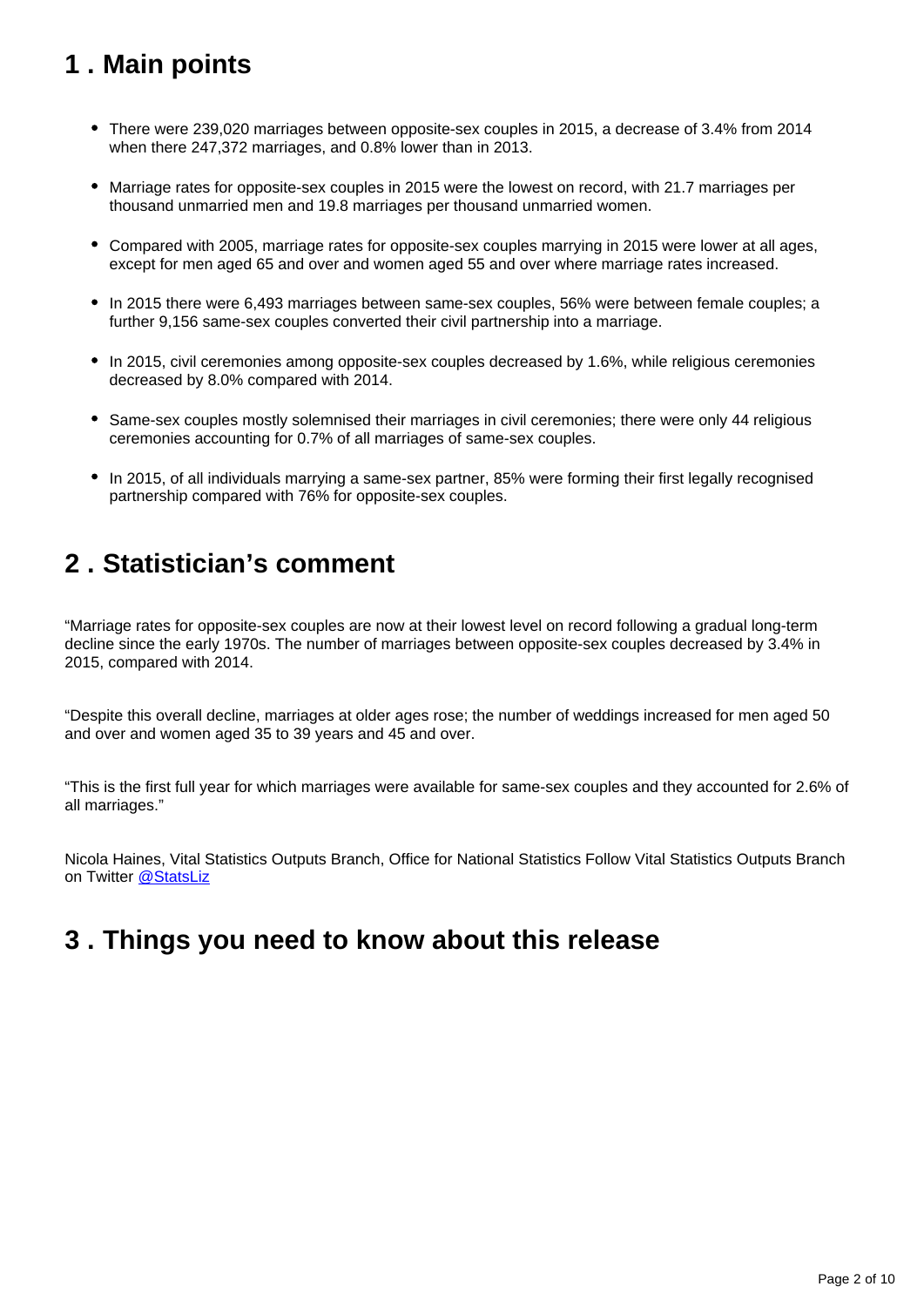- Marriage statistics are derived from information recorded when marriages are registered as part of civil registration, a legal requirement.
- Figures represent civil and religious marriages that took place in England and Wales only.
- Marriages to residents of England and Wales that took place abroad are not included, while marriages that took place in England and Wales to non-residents are included.
- Marriages of same-sex couples first took place on 29 March 2014.
- Same-sex couples in a civil partnership have been able to convert their existing civil partnership into a marriage, if they so desired, from 10 December 2014; these are not included in the marriage statistics but are reported separately.

### <span id="page-2-0"></span>**4 . Marriages between opposite-sex couples decreased and resultant marriage rates were the lowest on record**

There were 239,020 marriages between opposite-sex couples in England and Wales in 2015, a 3.4% decrease compared with 2014; civil marriages declined by 1.6% while religious marriages declined by 8.0%. There was a gradual long-term decline in the number of marriages between 1972 and 2009. Between 2010 and 2012, marriages then rose slightly each year before declining in 2013. Although there was a small increase in marriage numbers in 2014, the declining trend continued in 2015 (Figure 1a). The number of marriages in 2015 was 0.8% lower than in 2013, representing the lowest number of marriages in a calendar year since 2009.

It is possible that couples may have delayed marrying in 2013 to avoid the unlucky number 13, resulting in the increase in marriage numbers seen the following year in 2014. More information on the long-term decline in marriages and marriage rates between 1972 and 2009 is available in [Marriages in England and Wales: 2013](https://www.ons.gov.uk/peoplepopulationandcommunity/birthsdeathsandmarriages/marriagecohabitationandcivilpartnerships/bulletins/marriagesinenglandandwalesprovisional/2013); factors that may have influenced the increase in marriages and the overall marriage rates from 2010 to 2012 are also outlined.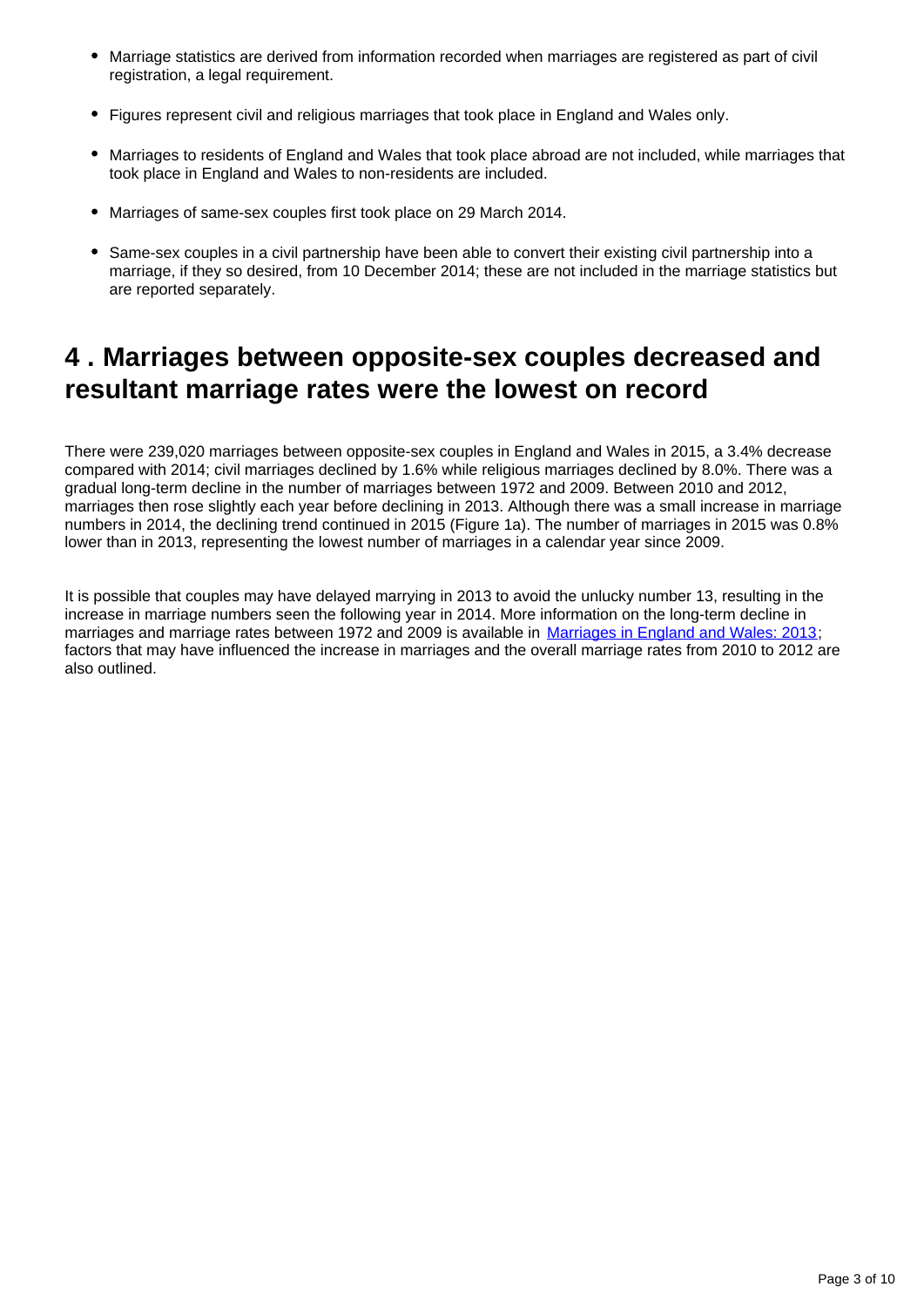#### **England and Wales**

# Figure 1a: Number of marriages between opposite-sex couples,<br>1935 to 2015

England and Wales



**Source: Office for National Statistics**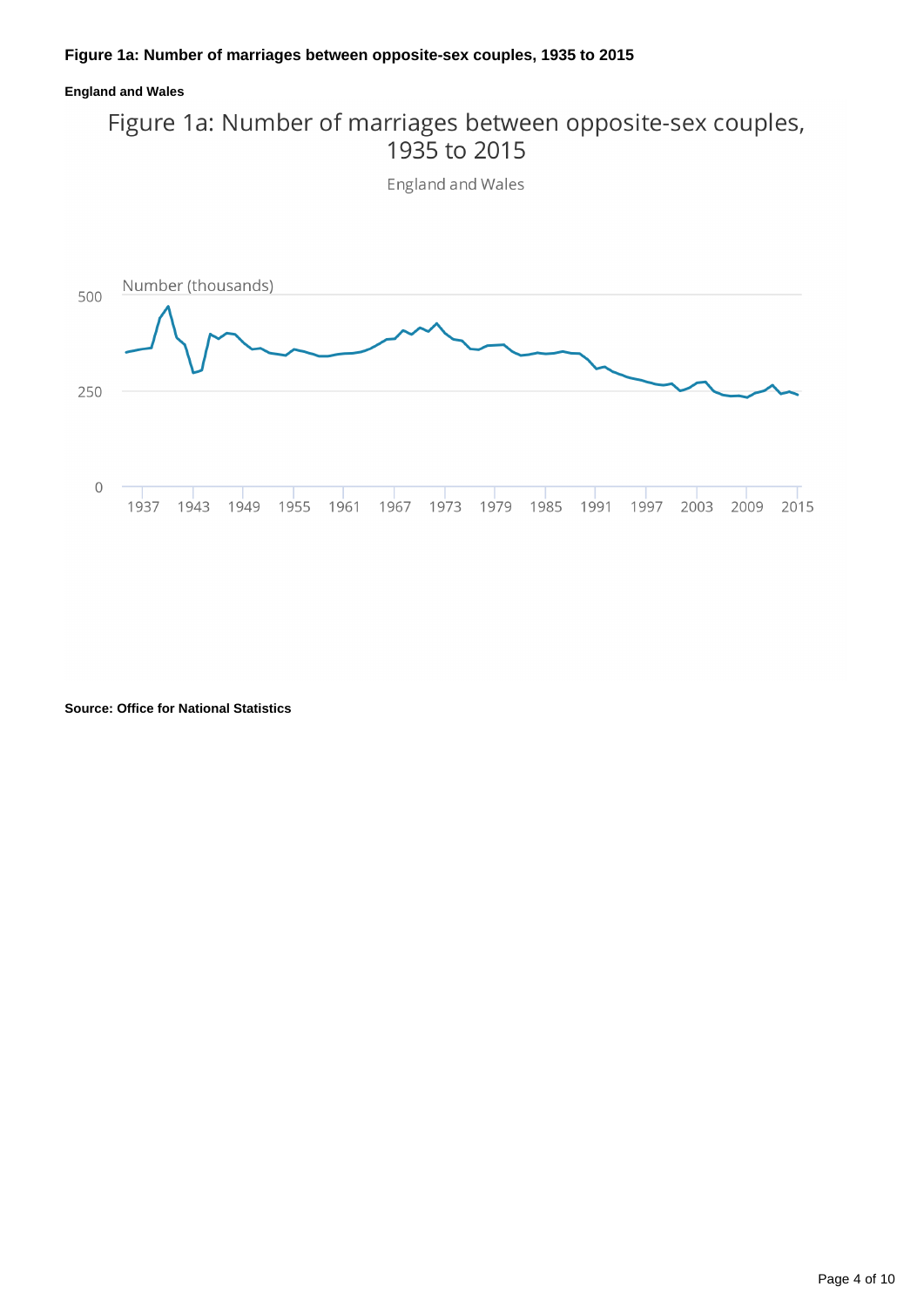#### **England and Wales**

### Figure 1b: Marriage rates for opposite-sex couples, 1935 to 2015 England and Wales



#### **Source: Office for National Statistics**

#### **Notes:**

- 1. The certificate of approval scheme under the Asylum and Immigration (Treatment of Claimants etc) Act 2004 came into effect on 1 February 2005, to prevent the use of marriage to circumvent UK immigration control ("sham marriages"). This scheme was abolished on 9 May 2011.
- 2. The marriage rate shows the number of marriages per thousand unmarried men and women aged 16 and over.

Marriage rates provide a better indication of trends than simply looking at the number of marriages. This is because they take account of changes in the size of the unmarried adult population, as well as the number of marriages. Marriage rates show the number of marriages per thousand unmarried men and women aged 16 and over.

Marriage rates gradually declined between 1972 and 2009 but have since fluctuated slightly (Figure 1b). Marriage rates for both men and women in 2015 represent the lowest on record (figures available back to 1862); in 2015, there were 21.7 marriages per thousand unmarried men and 19.8 marriages per thousand unmarried women, representing decreases of 5.7% for men and 5.3% for women compared with 2014.

The percentage of men and women who have ever married has been declining over recent decades along with the percentage of men and women who have ever remarried. A more detailed explanation of these trends is available alongside the [data](https://www.ons.gov.uk/peoplepopulationandcommunity/birthsdeathsandmarriages/marriagecohabitationandcivilpartnerships/datasets/marriagesinenglandandwales2013).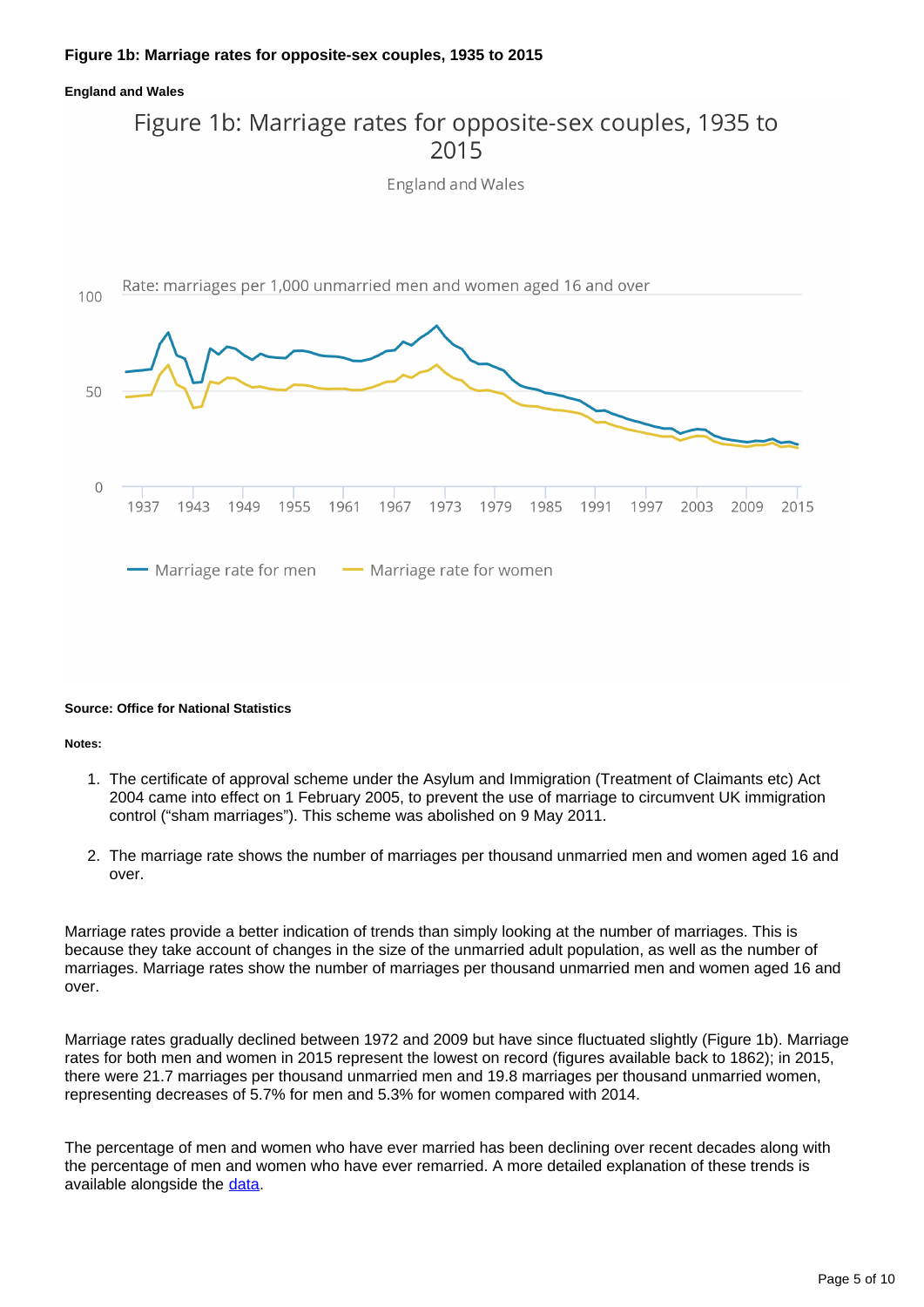### <span id="page-5-0"></span>**5 . More females than males married a partner of the same sex**

A total of 6,493 marriages were formed between same-sex couples in 2015. Of these, 44% (2,860) were between male couples and 56% (3,633) were between female couples (Figure 2). In contrast, our latest statistics on civil [partnerships](https://www.ons.gov.uk/peoplepopulationandcommunity/birthsdeathsandmarriages/marriagecohabitationandcivilpartnerships/bulletins/civilpartnershipsinenglandandwales/2016) show that in 2016, 68% of same-sex couples forming a civil partnership were male.

Marriages of same-sex couples have only been possible since 29 March 2014 and consequently, 2015 represents the first full year of data.

#### **Figure 2: Number of marriages of same-sex couples 2014 to 2015 and civil partnerships, 2006 to 2016**

#### **England and Wales**

Figure 2: Number of marriages of same-sex couples 2014 to 2015 and civil partnerships, 2006 to 2016



England and Wales

#### **Source: Office for National Statistics**

**Notes:**

- 1. Following the introduction of the [Civil Partnership Act 2004,](http://www.legislation.gov.uk/ukpga/2004/33/contents) the first day that couples could normally form a civil partnership was 21 December 2005 in England and Wales. Civil partnerships remain available to same-sex couples following the introduction of marriages for same-sex couples.
- 2. An announcement was made in December 2013 that marriages of same-sex couples could be formed in England and Wales from 29 March 2014.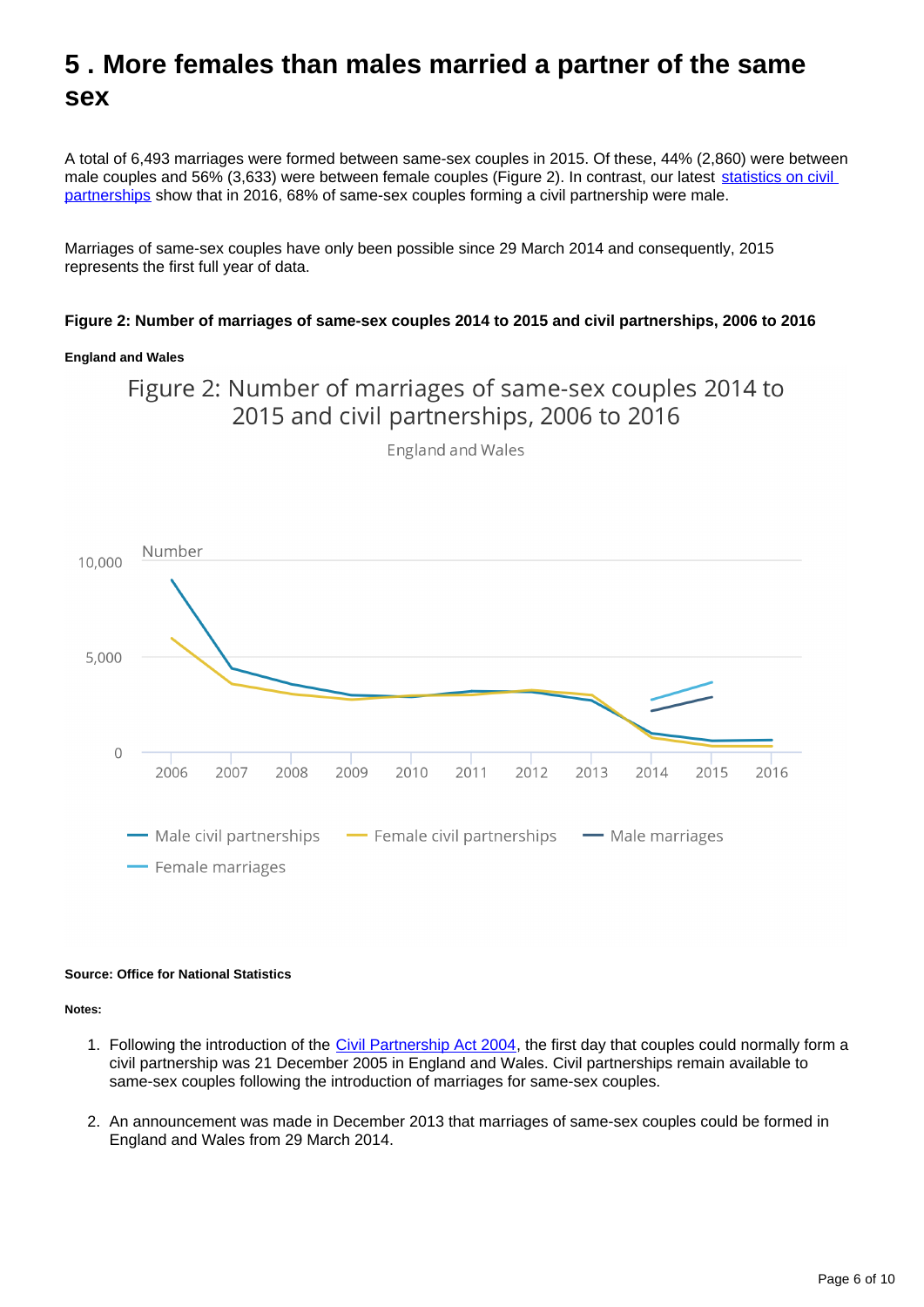### <span id="page-6-0"></span>**6 . Religious ceremonies continued to decline in popularity**

Religious ceremonies accounted for 26% of marriages between opposite-sex couples and 0.7% of marriages between same-sex couples in 2015. Only 44 same-sex couples married through religious ceremonies in 2015; not all religious organisations conduct marriages of same-sex couples.

The percentage of opposite-sex couples marrying through religious ceremonies has decreased steadily over time. In 1900, religious ceremonies accounted for 85% of all marriages, by 1980 this had fallen to 50%. Since 1992, civil marriages have increasingly outnumbered religious marriages every year.

Most civil marriages take place in approved premises (buildings such as hotels, historic buildings and stately homes licensed for civil marriages); in 2015, of all civil marriages, 89% of opposite-sex couples and 88% of samesex couples married in approved premises. Civil marriages not held in approved premises are conducted in a register office.

There has been a continual increase in the percentage of opposite-sex couples marrying in approved premises, coinciding with a rise in the number of approved premises available since their introduction in 1995.

### <span id="page-6-1"></span>**7 . Same-sex male couples were most likely to be forming their first legally recognised partnership**

In 2015, of all men and women marrying a partner of the opposite-sex, 75% of men and 76% of women were marrying for the first time. In comparison, 89% of men and 82% of women marrying a partner of the same-sex were forming their first legally recognised partnership – they had never previously married or been in a civil partnership.

Two-thirds (67%) of marriages between opposite-sex couples in 2015 were the first marriage for both partners, unchanged since 2012; this percentage has increased steadily from a recent low of 58% in 2000. Among samesex couples, 80% of marriages between males and 69% between females were the first legally recognised partnership for both partners.

### <span id="page-6-2"></span>**8 . The average age at marriage continued to rise**

Among opposite-sex couples, more women than men married at ages under 30; at ages 30 and over, more men married. This pattern, which has been recorded since 1997, reflects that on average, men tend to form relationships with women younger than themselves.

Among same-sex couples, more women than men married at ages under 45; at ages 45 and over, more men married. In 2013, prior to the introduction of marriages for same-sex couples, more women than men entered a civil partnership at ages under 40, while at ages 40 and over, more men formed a civil partnership.

For marriages of opposite-sex couples, the average (mean) age for men marrying in 2015 was 37.5 years, while for women it was 35.1 years. This represents a slight increase compared with 2014 (37.0 years for men and 34.6 years for women) and continues the overall rise recorded since the 1970s. The average age at marriage for samesex couples in 2015 was slightly higher at 40.6 years for men and 37.0 years for women.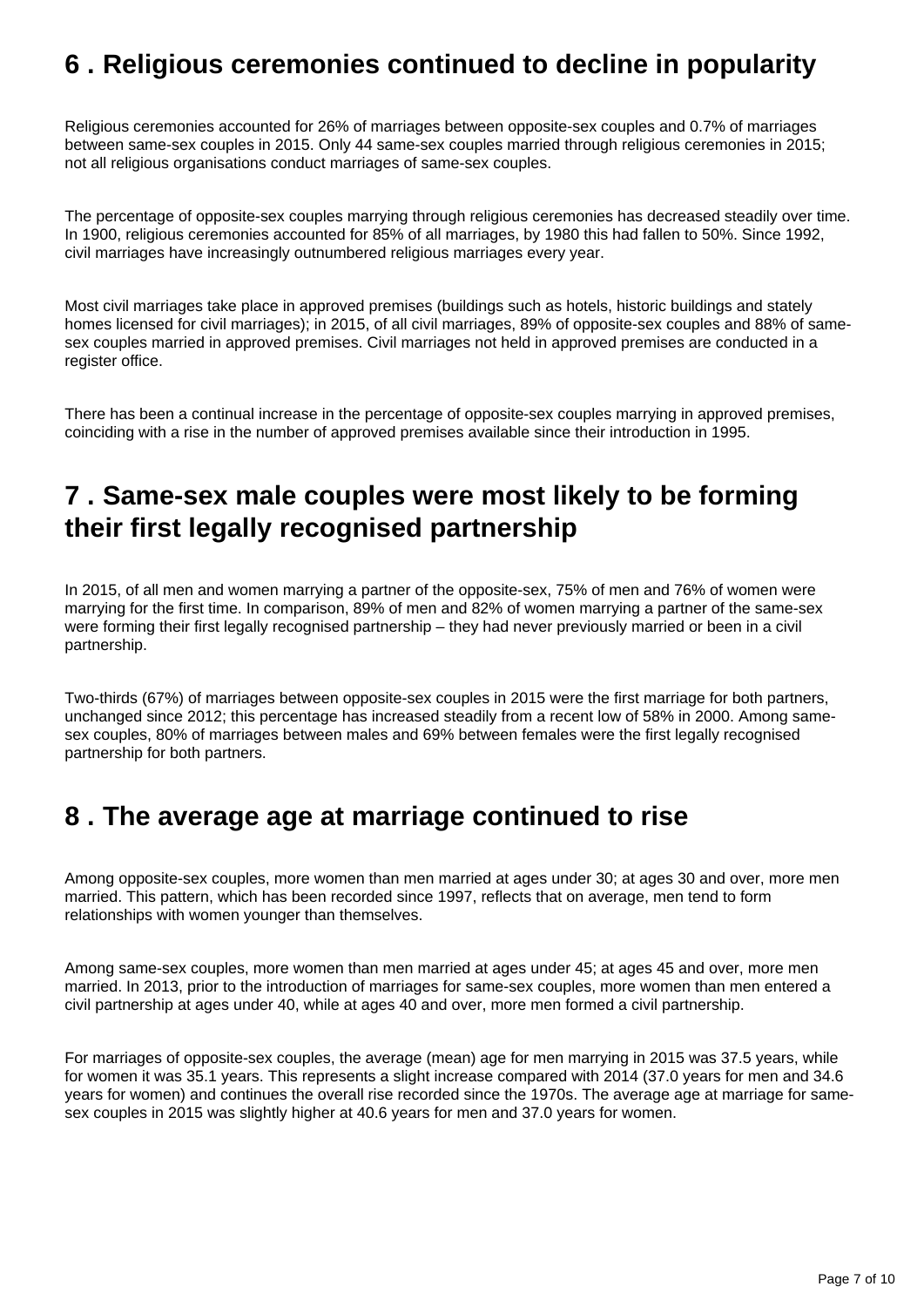#### **Figure 3: Average age at marriage for men and women, 1950 to 2015**

#### **England and Wales**

### Figure 3: Average age at marriage for men and women, 1950 to 2015

**England and Wales** 



#### **Source: Office for National Statistics**

**Notes:**

- 1. The first marriages of same-sex couples took place in England and Wales on 29 March 2014.
- 2. The average age has been calculated by excluding a very small number of records where the age of the party was not stated; our datasets report the number of records where the age has not been stated.

### <span id="page-7-0"></span>**9 . Marriage rates for opposite-sex couples decreased except at older ages**

Marriage rates provide a better indication of trends than simply looking at the number of marriages; this is because they take account of the size of the unmarried population, which will affect the number of marriages.

Marriage rates by age are available for opposite-sex and same-sex couples in [Tables 9a and 9b](https://www.ons.gov.uk/peoplepopulationandcommunity/birthsdeathsandmarriages/marriagecohabitationandcivilpartnerships/datasets/marriagesinenglandandwales2013) respectively.

Marriage rates for opposite-sex couples marrying in 2015 were lower at all ages compared with 2005, except for men aged 65 and over and women aged 55 and over, where marriage rates increased.

When comparing marriage rates for opposite-sex couples in 2015 with 2014, rates were generally lower; increased rates were only recorded for men aged 50 to 54 and 60 to 64 years and for women aged 50 and over.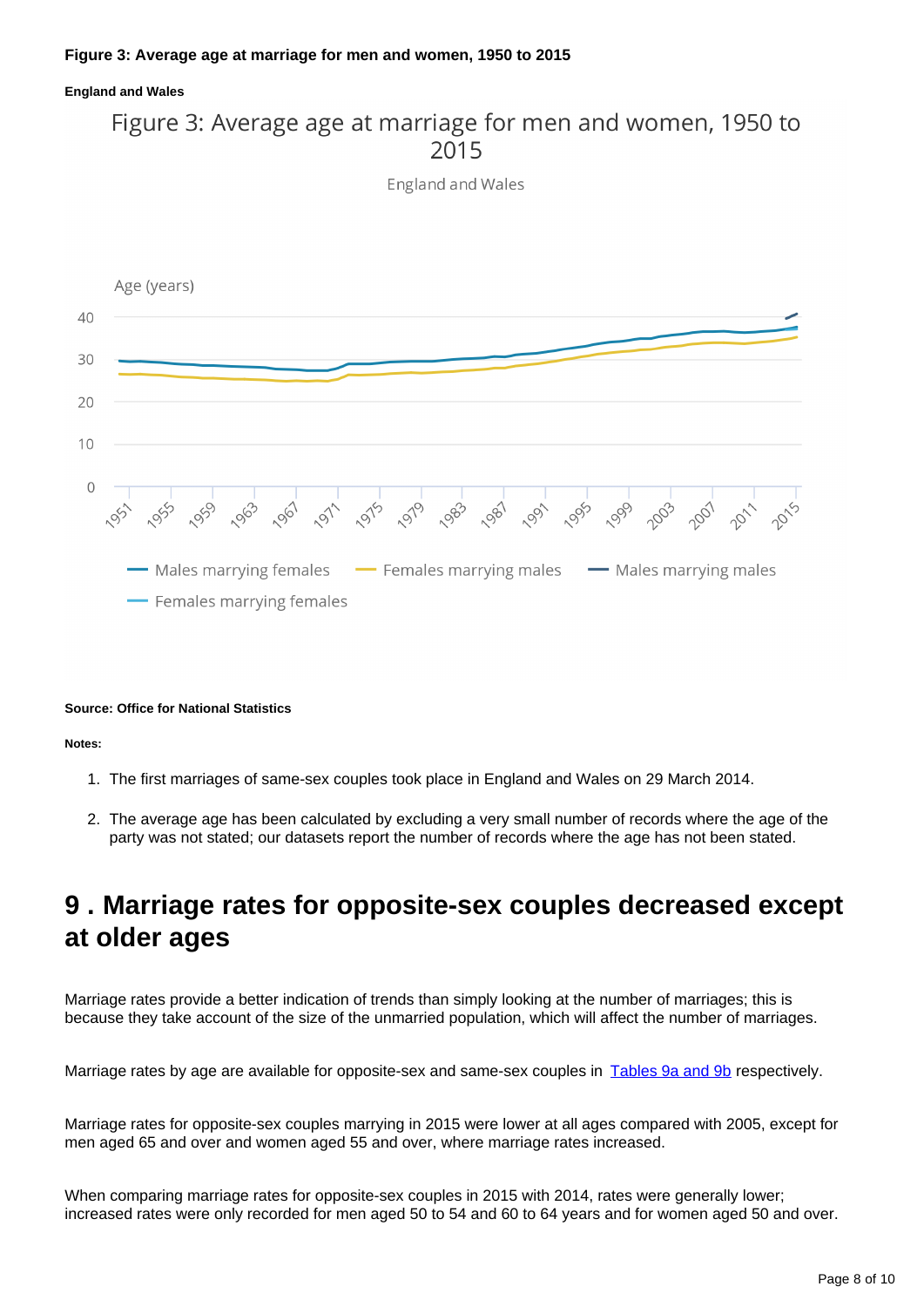In general, marriage rates among older people have been increasing over recent years and falling at younger ages. For more information see [Marriage and divorce on the rise at 65 and over](https://visual.ons.gov.uk/marriage-and-divorce-on-the-rise-at-65-and-over/). Men and women aged under 20 have recorded the largest percentage decrease in marriage rates since 2005 (56% for men and 66% for women).

This is the first full year for which marriage rates are available for marriages of same-sex couples. In 2015, marriage rates for same-sex couples were higher among women than men at ages 20 to 39 years; while at ages 50 and over, rates were higher among men. For marriages of opposite-sex couples, a similar pattern exists, however, rates for women were higher at ages under 35 while at older ages, rates were higher among men.

### <span id="page-8-0"></span>**10 . Slightly more females than males converted their civil partnership into a marriage**

Following the introduction of the [Marriage \(Same Sex Couples\) Act 2013,](http://www.legislation.gov.uk/ukpga/2013/30/contents/enacted) same-sex couples in a civil partnership have been able to convert their existing civil partnership into a marriage, if they so desired, from 10 December 2014; consequently, 2015 represents the first full year of data.

During 2015, there were 9,156 couples who converted their existing civil partnership into a marriage. Of these conversions, 48% were between male couples while 52% were between female couples.

### <span id="page-8-1"></span>**11 . Links to related statistics**

For more detailed marriage statistics see our datasets, which provide a long time series, or our explorable [datasets,](https://www.nomisweb.co.uk/query/select/getdatasetbytheme.asp?theme=73) which provide detailed marriage statistics for 2001 to 2015.

The number of marriages and the marriage rate for the UK and constituent countries can be found in the Vital [statistics: population and health reference tables](http://www.ons.gov.uk/peoplepopulationandcommunity/populationandmigration/populationestimates/datasets/vitalstatisticspopulationandhealthreferencetables).

[Marriage and divorce on the rise at 65 and over](https://visual.ons.gov.uk/marriage-and-divorce-on-the-rise-at-65-and-over/) was published in July 2017 and discusses the pattern of changing relationships at older ages.

Provisional figures on marriages of same-sex couples and the number of couples converting their civil partnership [into a marriage](http://webarchive.nationalarchives.gov.uk/20160105160709/http:/www.ons.gov.uk/ons/rel/vsob1/marriages-in-england-and-wales--provisional-/for-same-sex-couples--2014/sty-for-same-sex-couples-2014.html) were published in October 2015.

[What percentage of marriages end in divorce?](http://webarchive.nationalarchives.gov.uk/20160105160709/http:/www.ons.gov.uk/ons/rel/vsob1/divorces-in-england-and-wales/2011/sty-what-percentage-of-marriages-end-in-divorce.html) shows that the estimated percentage of marriages ending in divorce (assuming 2010 divorce and mortality rates throughout the duration of marriage) is 42%. Around half of these divorces are expected to occur in the first 10 years of marriage.

Further statistics on [divorces,](http://www.ons.gov.uk/peoplepopulationandcommunity/birthsdeathsandmarriages/divorce/bulletins/divorcesinenglandandwales/previousReleases) [civil partnerships and civil partnership dissolutions,](http://www.ons.gov.uk/peoplepopulationandcommunity/birthsdeathsandmarriages/marriagecohabitationandcivilpartnerships/bulletins/civilpartnershipsinenglandandwales/previousReleases) [families and households](http://www.ons.gov.uk/peoplepopulationandcommunity/birthsdeathsandmarriages/families/bulletins/familiesandhouseholds/previousReleases), and [population estimates by marital status](http://www.ons.gov.uk/peoplepopulationandcommunity/populationandmigration/populationestimates/bulletins/populationestimatesbymaritalstatusandlivingarrangements/previousReleases) are available.

Special extracts and tabulations of marriage data for England and Wales are available to order (subject to legal frameworks, disclosure control, resources and the **ONS** charging policy, where appropriate). Enquiries should be made to Vital Statistics Outputs Branch by email to **vsob@ons.gsi.gov.uk** or telephone: +44 (0)1329 444110. [User requested data](https://www.ons.gov.uk/peoplepopulationandcommunity/birthsdeathsandmarriages/marriagecohabitationandcivilpartnerships/datalist?sortBy=release_date&query=&filter=user_requested_data&fromDate=&toDate=) will be made publicly available.